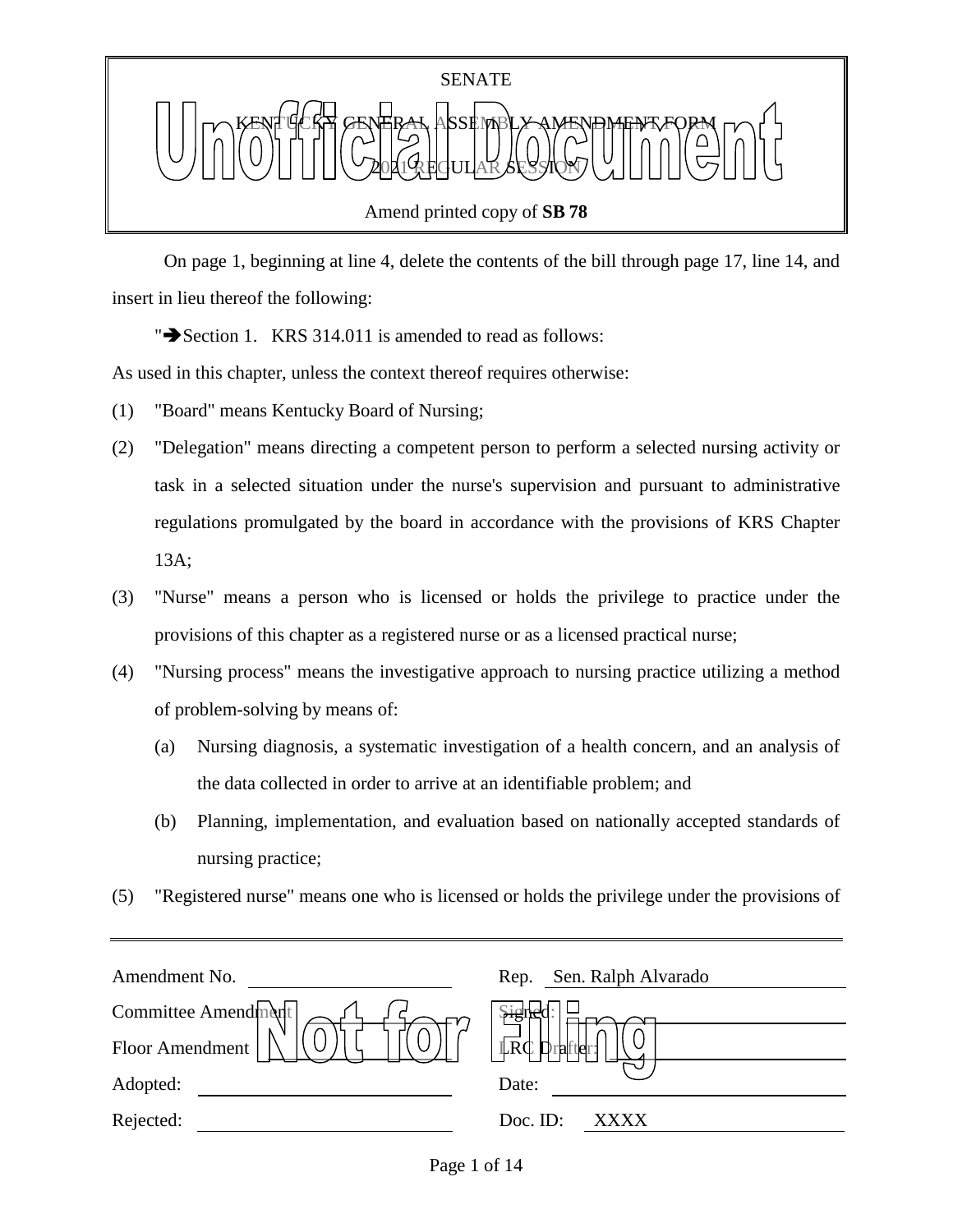

this chapter to engage in registered nursing practice;

- (6) "Registered nursing practice" means the performance of acts requiring substantial specialized knowledge, judgment, and nursing skill based upon the principles of psychological, biological, physical, and social sciences in the application of the nursing process in:
	- (a) The care, counsel, and health teaching of the ill, injured, or infirm;
	- (b) The maintenance of health or prevention of illness of others;
	- (c) The administration of medication and treatment as prescribed by a physician, physician assistant, dentist, or advanced practice registered nurse and as further authorized or limited by the board, and which are consistent either with American Nurses' Association Scope and Standards of Practice or with standards of practice established by nationally accepted organizations of registered nurses. Components of medication administration include but are not limited to:
		- 1. Preparing and giving medications in the prescribed dosage, route, and frequency, including dispensing medications only as defined in subsection (17)(b) of this section;
		- 2. Observing, recording, and reporting desired effects, untoward reactions, and side effects of drug therapy;
		- 3. Intervening when emergency care is required as a result of drug therapy;
		- 4. Recognizing accepted prescribing limits and reporting deviations to the prescribing individual;
		- 5. Recognizing drug incompatibilities and reporting interactions or potential interactions to the prescribing individual; and
		- 6. Instructing an individual regarding medications;
	- (d) The supervision, teaching of, and delegation to other personnel in the performance of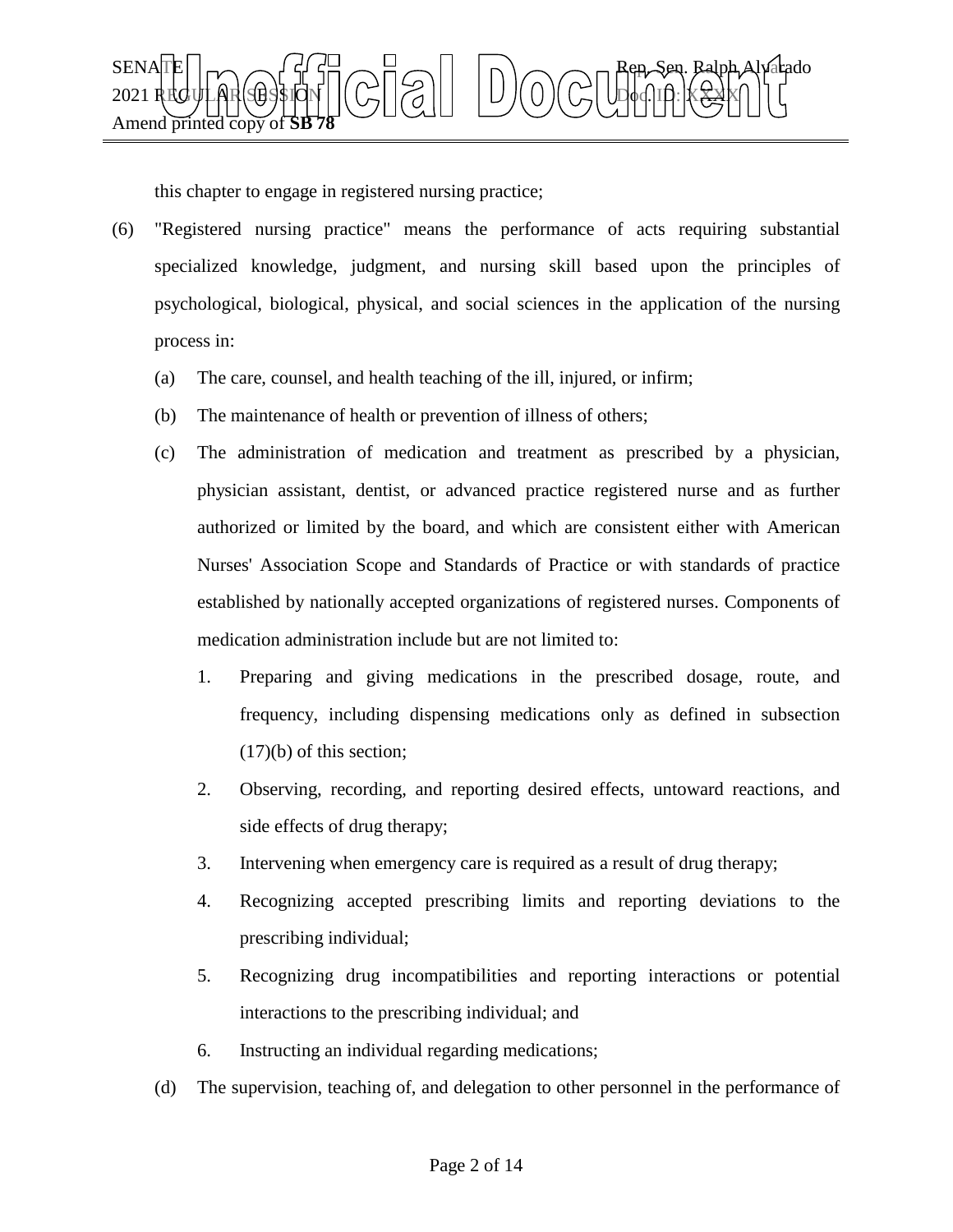

activities relating to nursing care; and

- (e) The performance of other nursing acts which are authorized or limited by the board, and which are consistent either with American Nurses' Association Standards of Practice or with Standards of Practice established by nationally accepted organizations of registered nurses;
- (7) "Advanced practice registered nurse" or "APRN" means a certified nurse practitioner, certified registered nurse anesthetist, certified nurse midwife, or clinical nurse specialist, who is licensed to engage in advance practice registered nursing pursuant to KRS 314.042 and certified in at least one (1) population focus;
- (8) "Advanced practice registered nursing" means the performance of additional acts by registered nurses who have gained advanced clinical knowledge and skills through an accredited education program that prepares the registered nurse for one (1) of the four (4) APRN roles; who are certified by the American Nurses' Association or other nationally established organizations or agencies recognized by the board to certify registered nurses for advanced practice registered nursing as a certified nurse practitioner, certified registered nurse anesthetist, certified nurse midwife, or clinical nurse specialist; and who certified in at least one (1) population focus. The additional acts shall, subject to approval of the board, include but not be limited to prescribing treatment, drugs, devices, and ordering diagnostic tests. Advanced practice registered nurses who engage in these additional acts shall be authorized to issue prescriptions for and dispense nonscheduled legend drugs as defined in KRS 217.905 and to issue prescriptions for but not to dispense Schedules II through V controlled substances described in or as classified pursuant to KRS 218A.020, 218A.060, 218A.080, 218A.100, and 218A.120 under the conditions set forth in KRS 314.042 and regulations promulgated by the Kentucky Board of Nursing on or before August 15, 2006.
	- (a) 1. Prescriptions issued by advanced practice registered nurses for Schedule II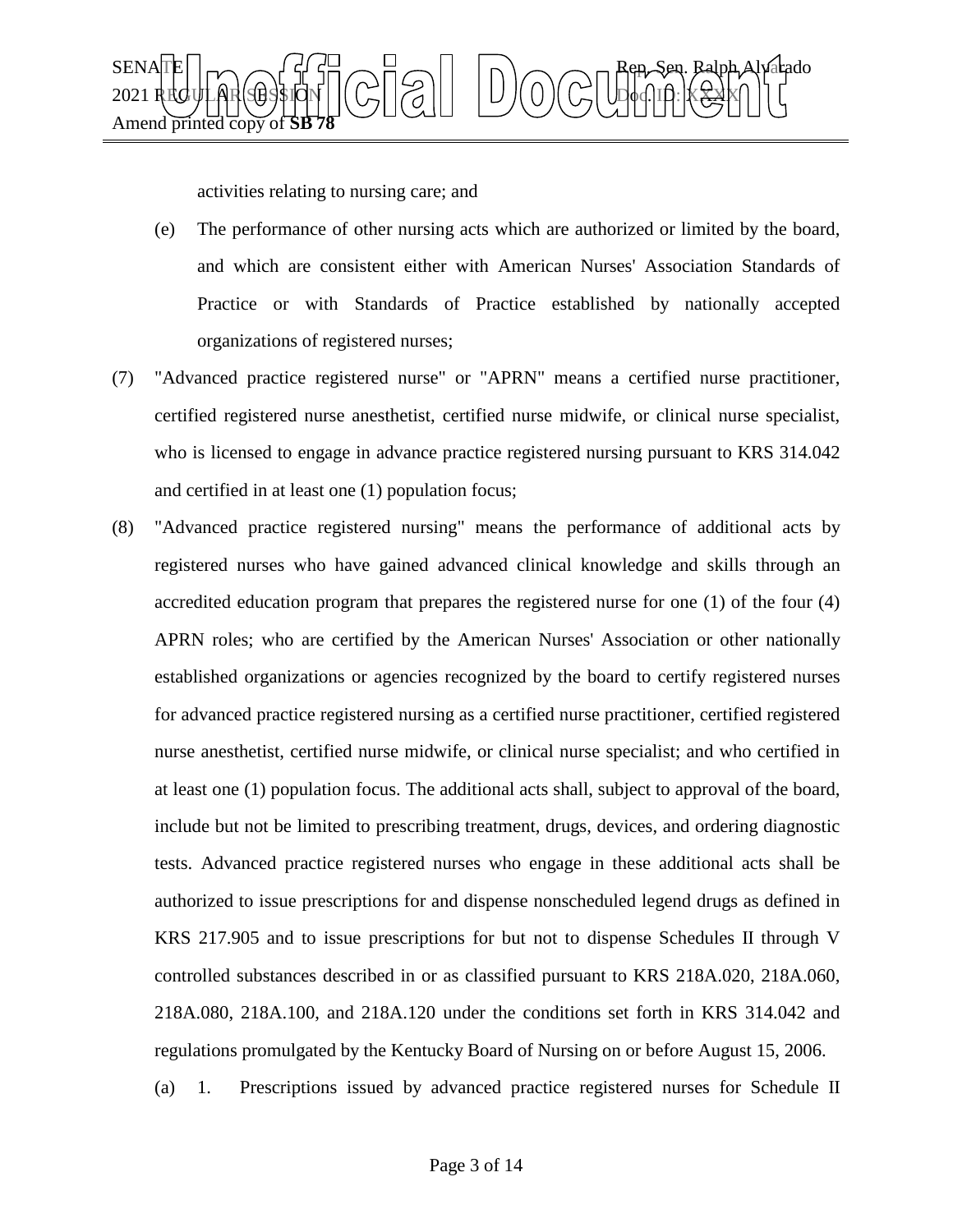

controlled substances classified under KRS 218A.060<del>[, except hydrocodone</del> combination products as defined in KRS 218A.010,] shall be limited to a seventy-two (72) hour supply without any refill.

- 2. [Prescriptions issued by advanced practice registered nurses for hydrocodone combination products as defined in KRS 218A.010 shall be limited to a thirty (30) day supply without any refill.
- 3. Prescriptions issued under this subsection for psychostimulants may be written for a thirty (30) day supply only by an advanced practice registered nurse certified in psychiatric-mental health nursing who is providing services in a health facility as defined in KRS Chapter 216B or in a regional services program for mental health or individuals with an intellectual disability as defined in KRS Chapter 210.
- (b) Prescriptions issued by advanced practice registered nurses for Schedule III controlled substances classified under KRS 218A.080 shall be limited to a thirty (30) day supply without any refill. Prescriptions issued by advanced practice registered nurses for Schedules IV and V controlled substances classified under KRS 218A.100 and 218A.120 shall be limited to the original prescription and refills not to exceed a six (6) month supply.
- *(c) Prescriptions for the following medications shall be limited to a thirty (30) day supply without any refills:*
	- *1. Diazepam;*
	- *2. Clonazepam;*
	- *3. Lorazepam;*
	- *4. Alprazolam; and*
	- *5. Carisoprodol.*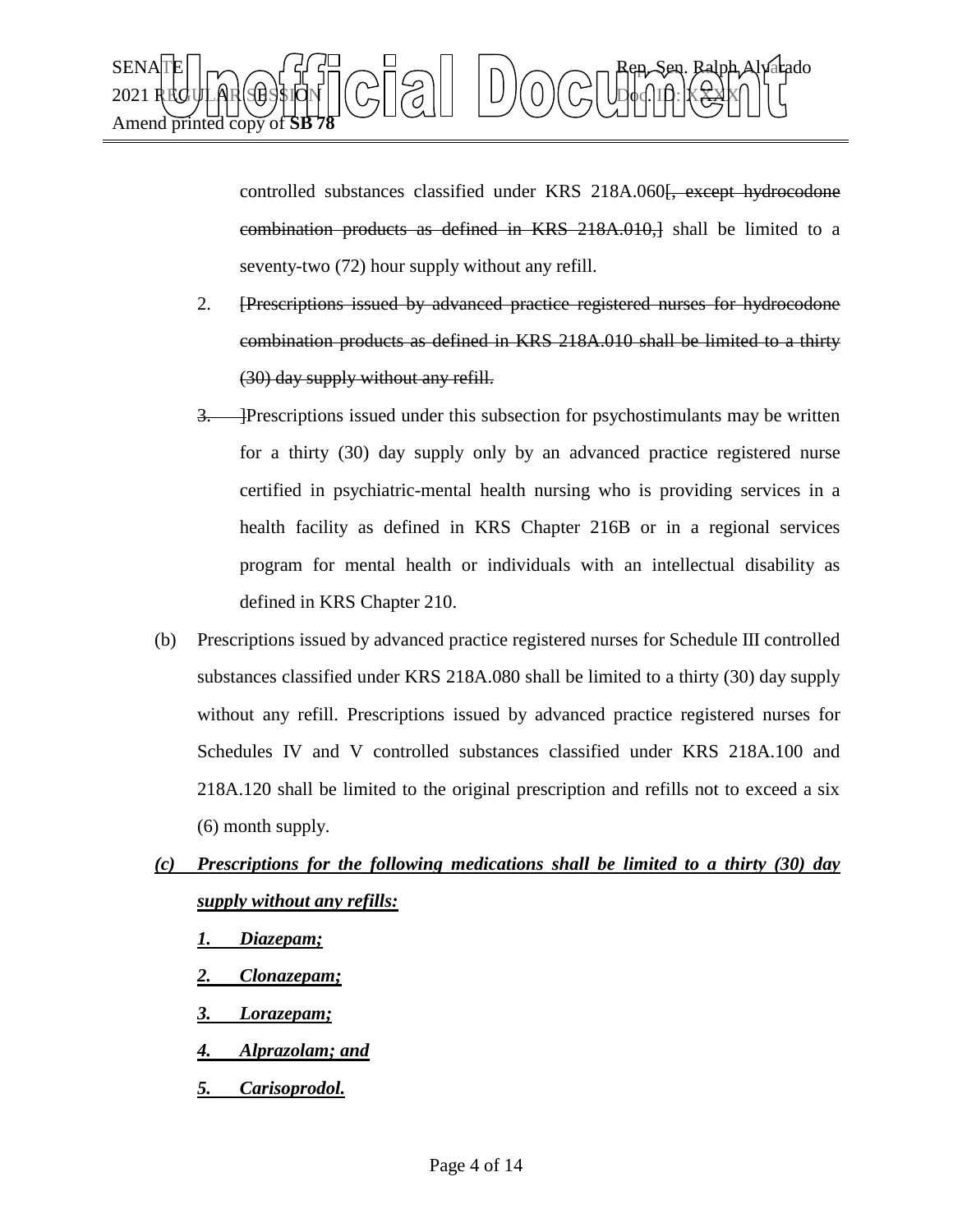

Nothing in this chapter shall be construed as requiring an advanced practice registered nurse designated by the board as a certified registered nurse anesthetist to obtain prescriptive authority pursuant to this chapter or any other provision of law in order to deliver anesthesia care. The performance of these additional acts shall be consistent with the certifying organization or agencies' scopes and standards of practice recognized by the board by administrative regulation;

- (9) "Licensed practical nurse" means one who is licensed or holds the privilege under the provisions of this chapter to engage in licensed practical nursing practice;
- (10) "Licensed practical nursing practice" means the performance of acts requiring knowledge and skill such as are taught or acquired in approved schools for practical nursing in:
	- (a) The observing and caring for the ill, injured, or infirm under the direction of a registered nurse, advanced practice registered nurse, physician assistant, licensed physician, or dentist;
	- (b) The giving of counsel and applying procedures to safeguard life and health, as defined and authorized by the board;
	- (c) The administration of medication or treatment as authorized by a physician, physician assistant, dentist, or advanced practice registered nurse and as further authorized or limited by the board which is consistent with the National Federation of Licensed Practical Nurses or with Standards of Practice established by nationally accepted organizations of licensed practical nurses;
	- (d) Teaching, supervising, and delegating except as limited by the board; and
	- (e) The performance of other nursing acts which are authorized or limited by the board and which are consistent with the National Federation of Practical Nurses' Standards of Practice or with Standards of Practice established by nationally accepted organizations of licensed practical nurses;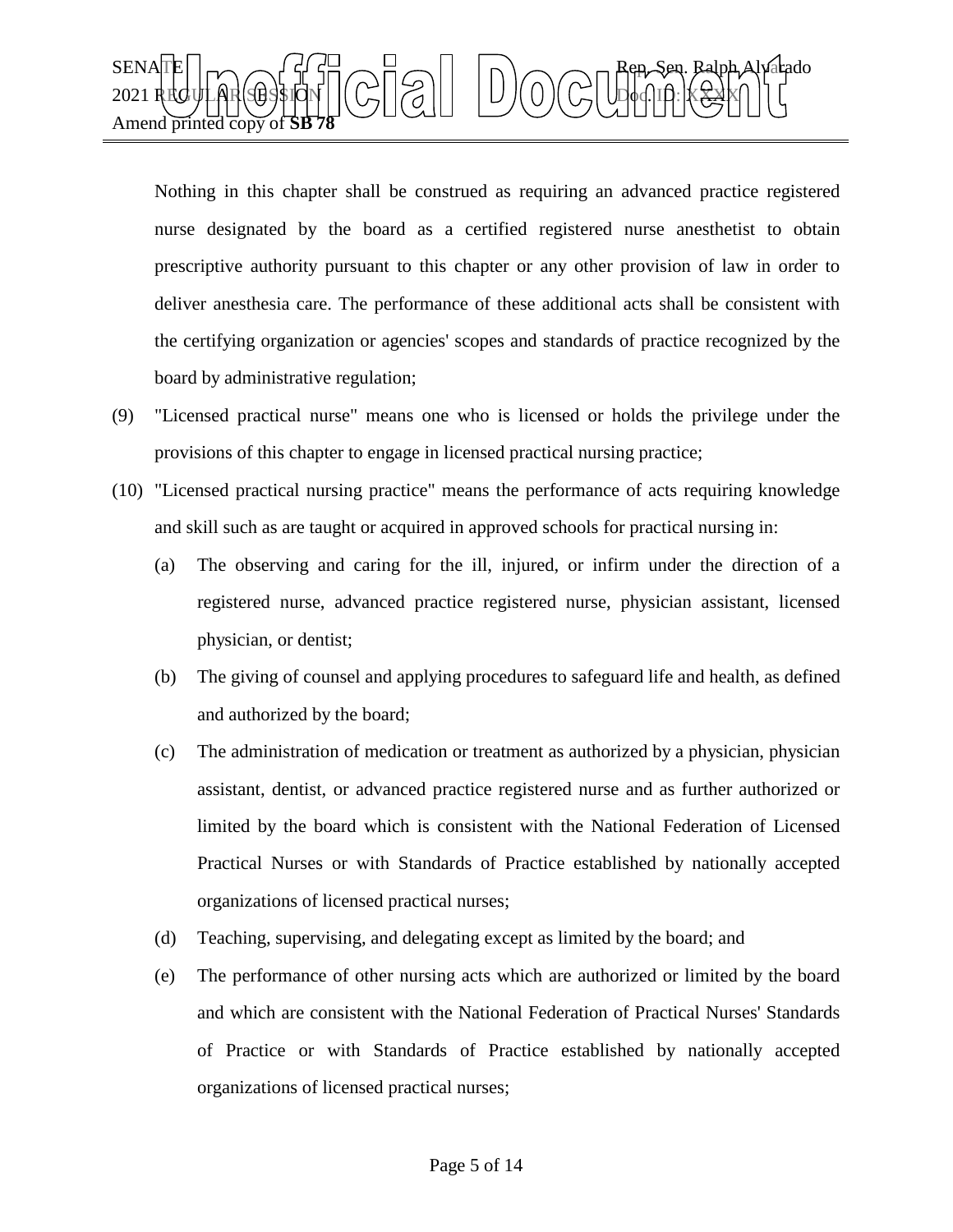

- (11) "School of nursing" means a nursing education program preparing persons for licensure as a registered nurse or a practical nurse;
- (12) "Continuing education" means offerings beyond the basic nursing program that present specific content planned and evaluated to meet competency based behavioral objectives which develop new skills and upgrade knowledge;
- (13) "Nursing assistance" means the performance of delegated nursing acts by unlicensed nursing personnel for compensation under supervision of a nurse;
- (14) "Sexual assault nurse examiner" means a registered nurse who has completed the required education and clinical experience and maintains a current credential from the board as provided under KRS 314.142 to conduct forensic examinations of victims of sexual offenses under the medical protocol issued by the Justice and Public Safety Cabinet in consultation with the Sexual Assault Response Team Advisory Committee pursuant to KRS 216B.400(4);
- (15) "Competency" means the application of knowledge and skills in the utilization of critical thinking, effective communication, interventions, and caring behaviors consistent with the nurse's practice role within the context of the public's health, safety, and welfare;
- (16) "Credential" means a current license, registration, certificate, or other similar authorization that is issued by the board;
- (17) "Dispense" means:
	- (a) To receive and distribute nonscheduled legend drug samples from pharmaceutical manufacturers to patients at no charge to the patient or any other party; or
	- (b) To distribute nonscheduled legend drugs from a local, district, and independent health department, subject to the direction of the appropriate governing board of the individual health department;
- (18) "Dialysis care" means a process by which dissolved substances are removed from a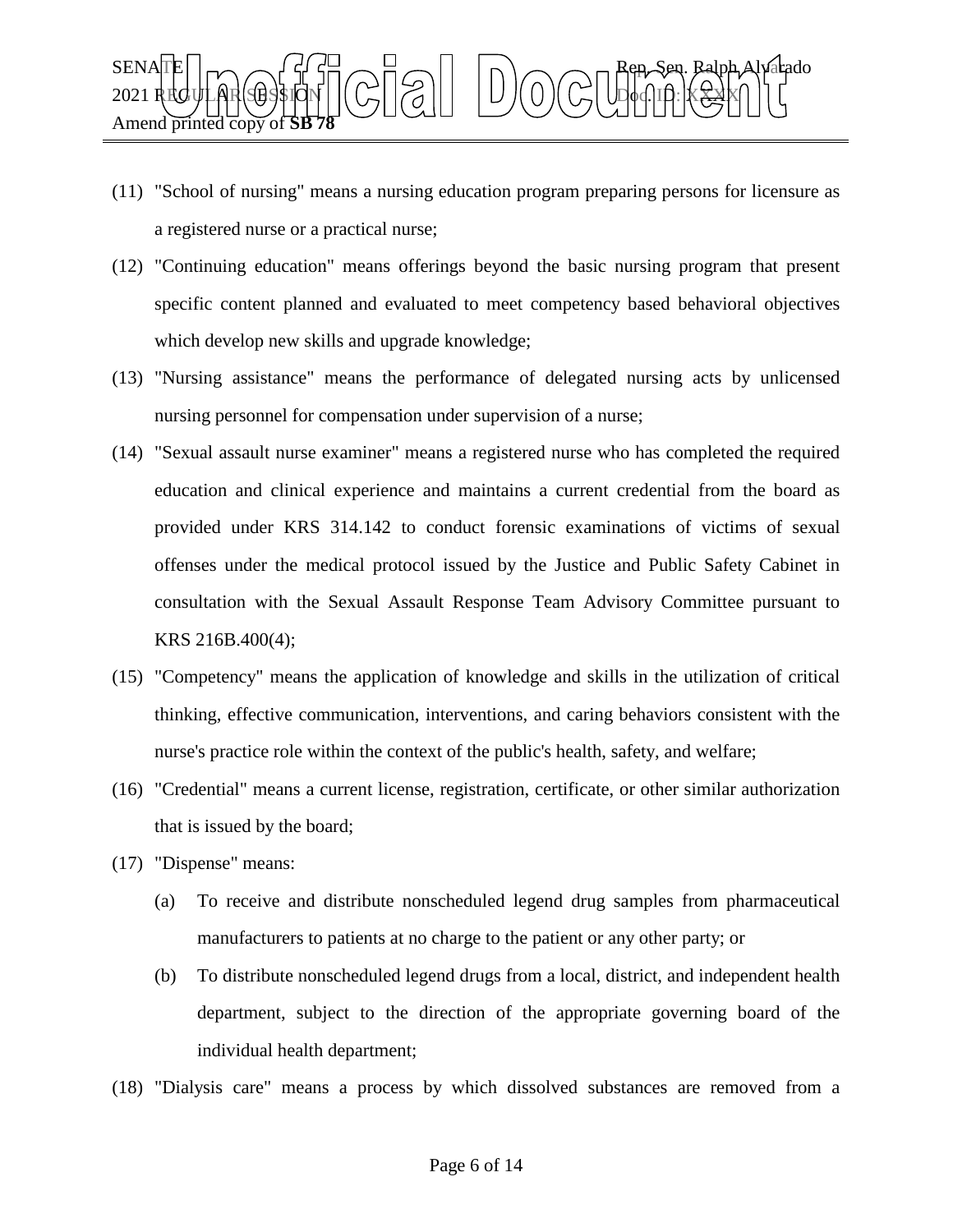

patient's body by diffusion, osmosis, and convection from one (1) fluid compartment to another across a semipermeable membrane;

- (19) "Dialysis technician" means a person who is not a nurse, a physician assistant, or a physician and who provides dialysis care in a licensed renal dialysis facility under the direct, on-site supervision of a registered nurse or a physician;
- (20) "Population focus" means the section of the population within which the advanced practice registered nurse has targeted to practice. The categories of population foci are:
	- (a) Family and individual across the lifespan;
	- (b) Adult gerontology;
	- (c) Neonatal;
	- (d) Pediatrics;
	- (e) Women's health and gender-related health; and
	- (f) Psychiatric mental health; and
- (21) "Conviction" means but is not limited to:
	- (a) An unvacated adjudication of guilt;
	- (b) Pleading no contest or nolo contendere or entering an Alford plea; or
	- (c) Entering a guilty plea pursuant to a pretrial diversion order;

Regardless of whether the penalty is rebated, suspended, or probated.

Section 2. KRS 314.042 is amended to read as follows:

- (1) An applicant for licensure to practice as an advanced practice registered nurse shall file with the board a written application for licensure and submit evidence, verified by oath, that the applicant:
	- (a) Has completed an education program that prepares the registered nurse for one (1) of four (4) APRN roles that has been accredited by a national nursing accrediting body recognized by the United States Department of Education;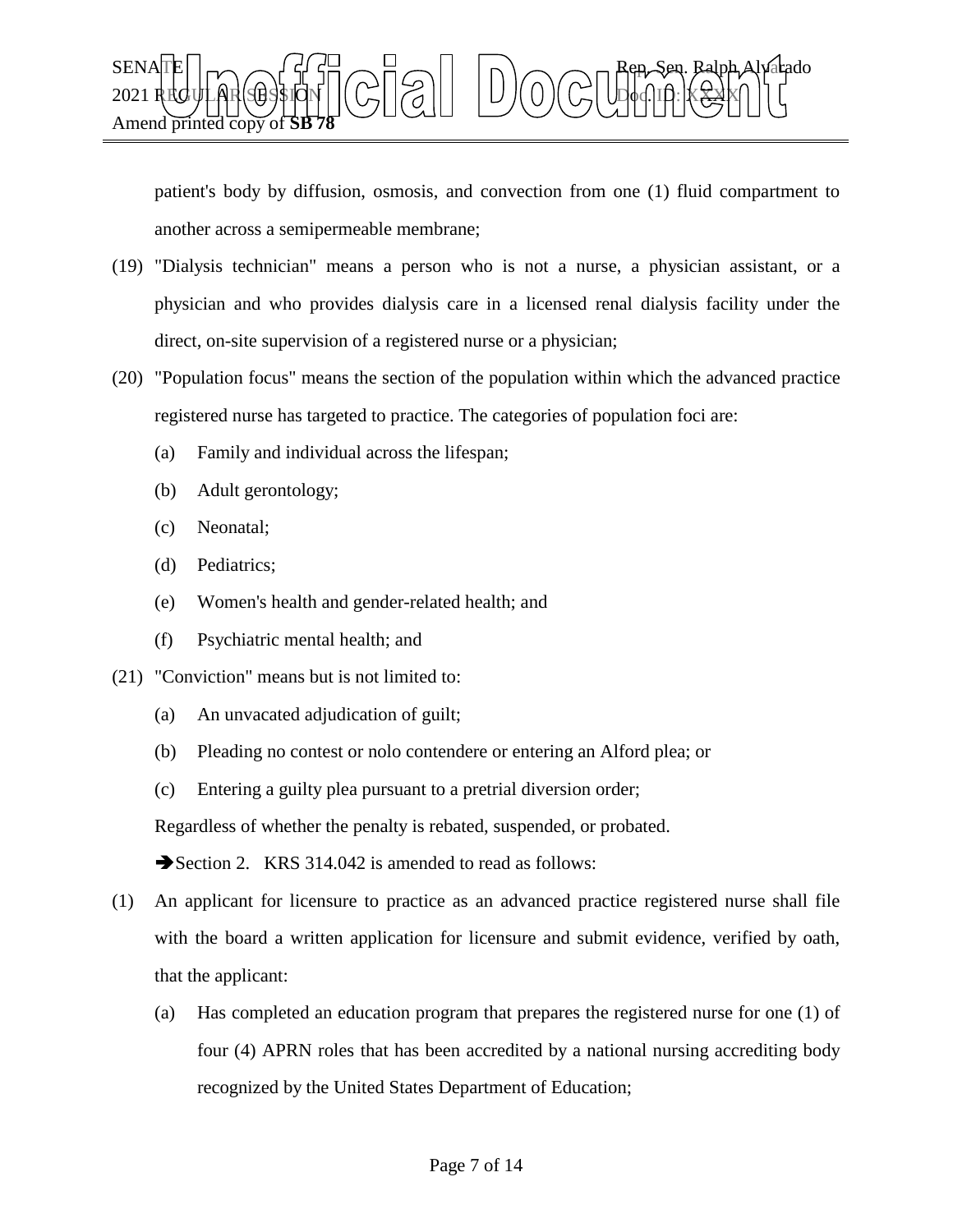

- (b) Is certified by a nationally established organization or agency recognized by the board to certify registered nurses for advanced practice registered nursing;
- (c) Is able to understandably speak and write the English language and to read the English language with comprehension; and
- (d) Has passed the jurisprudence examination approved by the board as provided in subsection (12) of this section.
- (2) The board may issue a license to practice advanced practice registered nursing to an applicant who holds a current active registered nurse license issued by the board or holds the privilege to practice as a registered nurse in this state and meets the qualifications of subsection (1) of this section. An advanced practice registered nurse shall be:
	- (a) Designated by the board as a certified registered nurse anesthetist, certified nurse midwife, certified nurse practitioner, or clinical nurse specialist; and
	- (b) Certified in at least one (1) population focus.
- (3) The applicant for licensure or renewal thereof to practice as an advanced practice registered nurse shall pay a fee to the board as set forth in regulation by the board.
- (4) An advanced practice registered nurse shall maintain a current active registered nurse license issued by the board or hold the privilege to practice as a registered nurse in this state and maintain current certification by the appropriate national organization or agency recognized by the board.
- (5) Any person who holds a license to practice as an advanced practice registered nurse in this state shall have the right to use the title "advanced practice registered nurse" and the abbreviation "APRN." No other person shall assume the title or use the abbreviation or any other words, letters, signs, or figures to indicate that the person using the same is an advanced practice registered nurse. No person shall practice as an advanced practice registered nurse unless licensed under this section.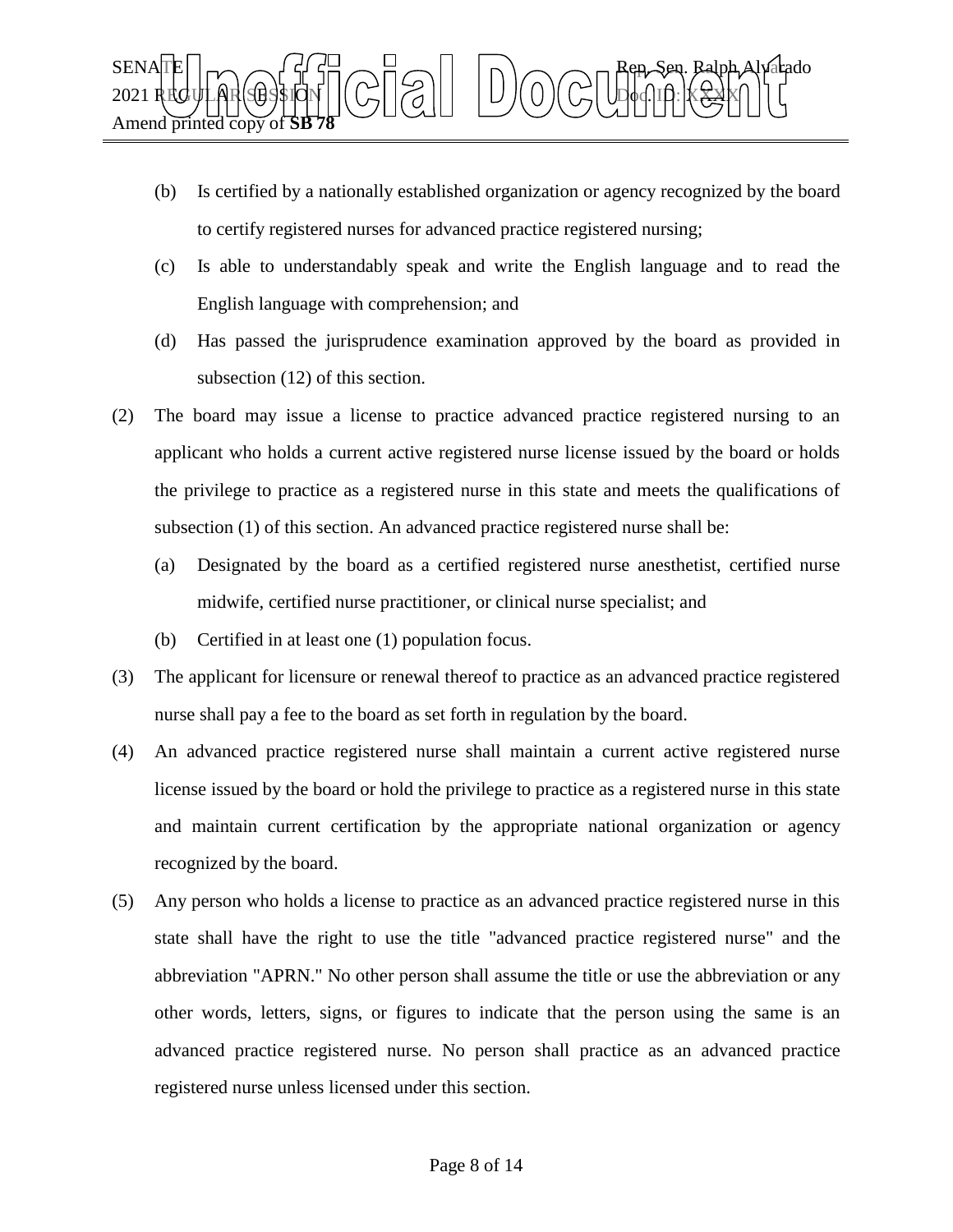

- (6) Any person heretofore licensed as an advanced practice registered nurse under the provisions of this chapter who has allowed the license to lapse may be reinstated on payment of the current fee and by meeting the provisions of this chapter and regulations promulgated by the board pursuant to the provisions of KRS Chapter 13A.
- (7) The board may authorize a person to practice as an advanced practice registered nurse temporarily and pursuant to applicable regulations promulgated by the board pursuant to the provisions of KRS Chapter 13A if the person is awaiting the results of the national certifying examination for the first time or is awaiting licensure by endorsement. A person awaiting the results of the national certifying examination shall use the title "APRN Applicant" or "APRN App."
- (8) (a) Except as authorized by KRS 314.196 and subsection (9) of this section, before an advanced practice registered nurse engages in the prescribing or dispensing of nonscheduled legend drugs as authorized by KRS 314.011(8), the advanced practice registered nurse shall enter into a written "Collaborative Agreement for the Advanced Practice Registered Nurse's Prescriptive Authority for Nonscheduled Legend Drugs" (CAPA-NS) with a physician licensed in Kentucky that defines the scope of the prescriptive authority for nonscheduled legend drugs.
	- (b) The advanced practice registered nurse shall notify the Kentucky Board of Nursing of the existence of the CAPA-NS and the name of the collaborating physician and shall, upon request, furnish to the board or its staff a copy of the completed CAPA-NS. The Kentucky Board of Nursing shall notify the Kentucky Board of Medical Licensure that a CAPA-NS exists and furnish the collaborating physician's name.
	- (c) The CAPA-NS shall be in writing and signed by both the advanced practice registered nurse and the collaborating physician. A copy of the completed collaborative agreement shall be available at each site where the advanced practice registered nurse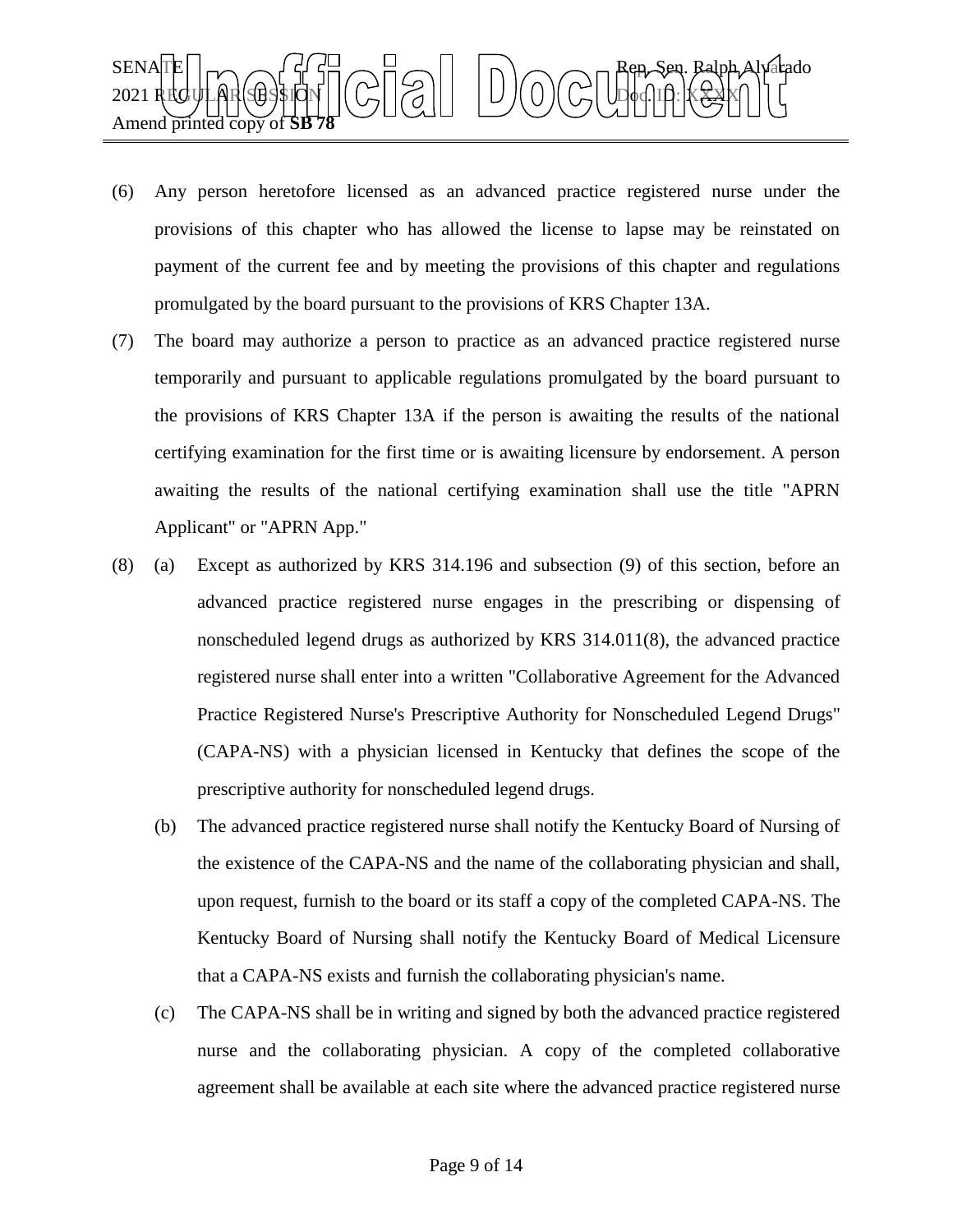

is providing patient care.

- (d) The CAPA-NS shall describe the arrangement for collaboration and communication between the advanced practice registered nurse and the collaborating physician regarding the prescribing of nonscheduled legend drugs by the advanced practice registered nurse.
- (e) The advanced practice registered nurse who is prescribing nonscheduled legend drugs and the collaborating physician shall be qualified in the same or a similar specialty.
- (f) The CAPA-NS is not intended to be a substitute for the exercise of professional judgment by the advanced practice registered nurse or by the collaborating physician.
- (g) The CAPA-NS shall be reviewed and signed by both the advanced practice registered nurse and the collaborating physician and may be rescinded by either party upon written notice via registered mail to the other party, the Kentucky Board of Nursing, and the Kentucky Board of Medical Licensure.
- (9) (a) Before an advanced practice registered nurse may discontinue or be exempt from a CAPA-NS required under subsection (8) of this section, the advanced practice registered nurse shall have completed four (4) years of prescribing as a nurse practitioner, clinical nurse specialist, nurse midwife, or as a nurse anesthetist. For nurse practitioners and clinical nurse specialists, the four (4) years of prescribing shall be in a population focus as defined in KRS 314.011.
	- (b) After four (4) years of prescribing with a CAPA-NS in collaboration with a physician:
		- 1. An advanced practice registered nurse whose license is in good standing at that time with the Kentucky Board of Nursing and who will be prescribing nonscheduled legend drugs without a CAPA-NS shall notify that board that the four (4) year requirement has been met and that he or she will be prescribing nonscheduled legend drugs without a CAPA-NS;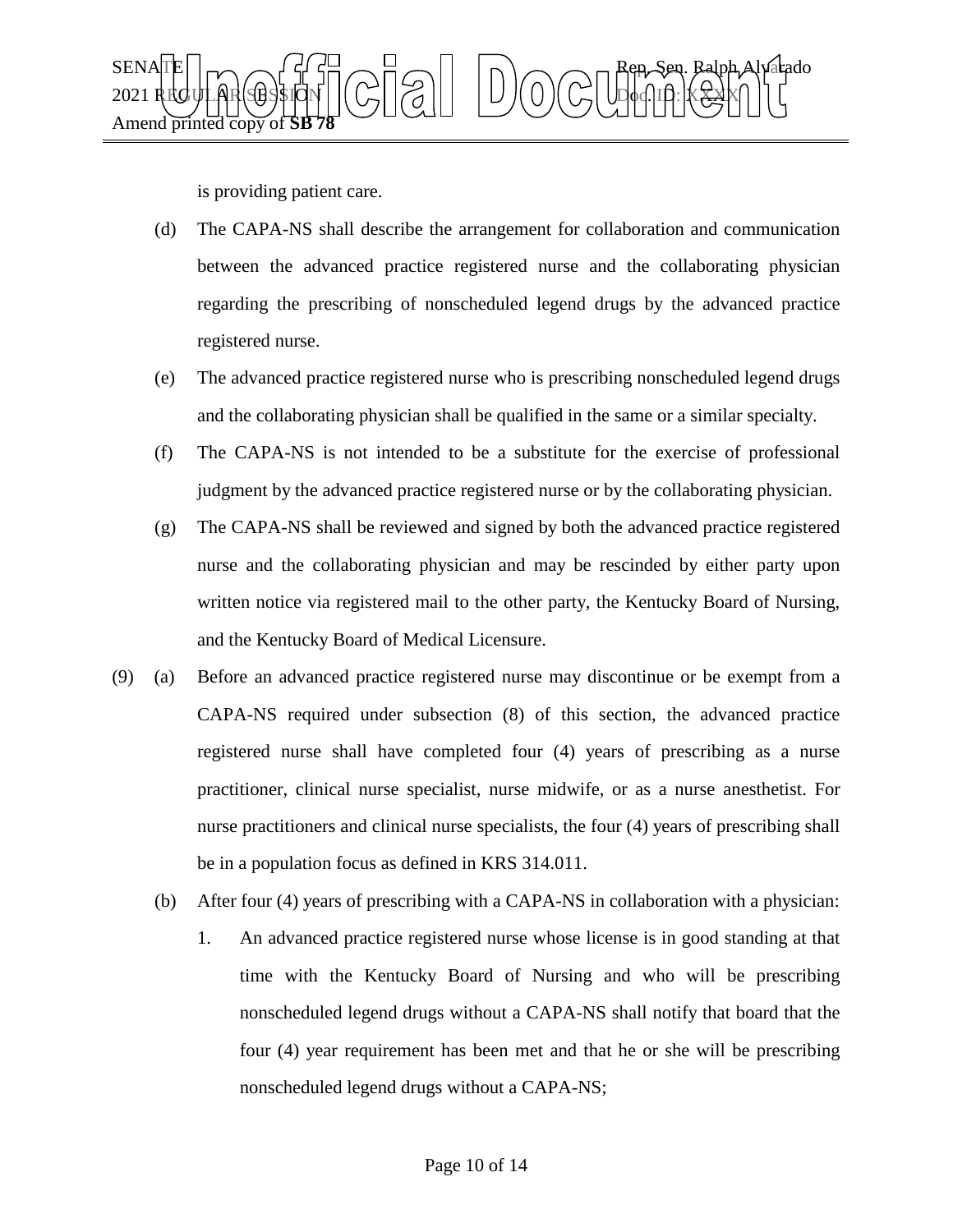

- 2. The advanced practice registered nurse will no longer be required to maintain a CAPA-NS and shall not be compelled to maintain a CAPA-NS as a condition to prescribe after the four (4) years have expired, but an advanced practice registered nurse may choose to maintain a CAPA-NS indefinitely after the four (4) years have expired; and
- 3. If the advanced practice registered nurse's license is not in good standing, the CAPA-NS requirement shall not be removed until the license is restored to good standing.
- (c) An advanced practice registered nurse wishing to practice in Kentucky through licensure by endorsement is exempt from the CAPA-NS requirement if the advanced practice registered nurse:
	- 1. Has met the prescribing requirements in a state that grants independent prescribing to advanced practice registered nurses; and
	- 2. Has been prescribing for at least four (4) years.
- (d) An advanced practice registered nurse wishing to practice in Kentucky through licensure by endorsement who had a collaborative prescribing agreement with a physician in another state for at least four (4) years is exempt from the CAPA-NS requirement.
- (e) 1. An advanced practice registered nurse whose license is in good standing at that time with the Kentucky Board of Nursing and who will be prescribing nonscheduled legend drugs without a CAPA-NS shall notify that board that the four (4) year requirement has been met and that he or she will be prescribing nonscheduled legend drugs without a CAPA-NS.
	- 2. An advanced practice registered nurse who has maintained a CAPA-NS for four (4) years or more will no longer be required to maintain a CAPA-NS and shall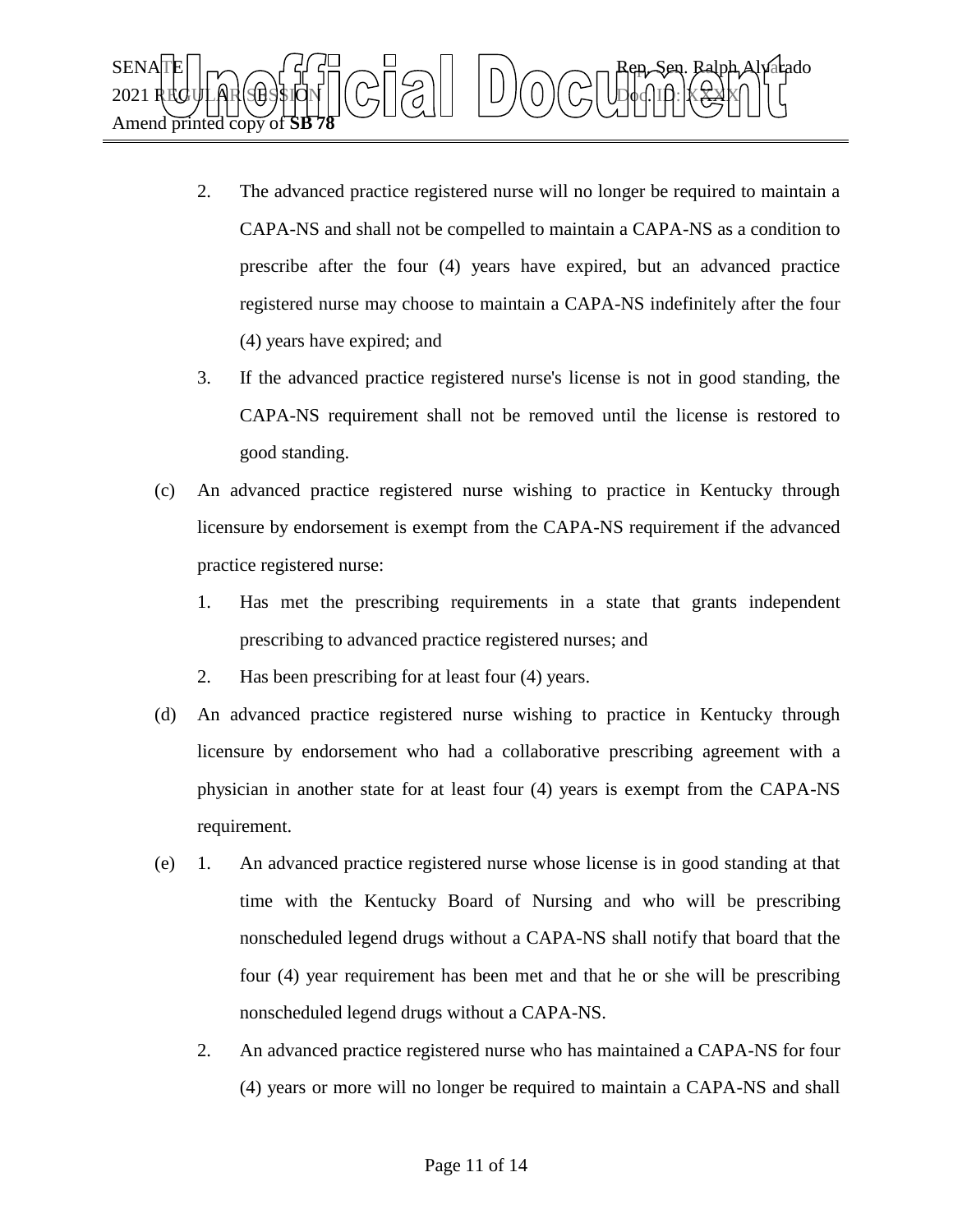

not be compelled to maintain a CAPA-NS as a condition to prescribe after the four (4) years have expired, but an advanced practice registered nurse may choose to maintain a CAPA-NS indefinitely after the four (4) years have expired.

- 3. An advanced practice registered nurse who has maintained a CAPA-NS for less than four (4) years shall be required to continue to maintain a CAPA-NS until the four (4) year period is completed, after which the CAPA-NS will no longer be required.
- (10) (a) Before an advanced practice registered nurse engages in the prescribing of Schedules II through V controlled substances as authorized by KRS 314.011(8), the advanced practice registered nurse shall enter into a written "Collaborative Agreement for the Advanced Practice Registered Nurse's Prescriptive Authority for Controlled Substances" (CAPA-CS) with a physician licensed in Kentucky that defines the scope of the prescriptive authority for controlled substances.
	- (b) The advanced practice registered nurse shall notify the Kentucky Board of Nursing of the existence of the CAPA-CS and the name of the collaborating physician and shall, upon request, furnish to the board or its staff a copy of the completed CAPA-CS. The Kentucky Board of Nursing shall notify the Kentucky Board of Medical Licensure that a CAPA-CS exists and furnish the collaborating physician's name.
	- (c) The CAPA-CS shall be in writing and signed by both the advanced practice registered nurse and the collaborating physician. A copy of the completed collaborative agreement shall be available at each site where the advanced practice registered nurse is providing patient care.
	- (d) The CAPA-CS shall describe the arrangement for collaboration and communication between the advanced practice registered nurse and the collaborating physician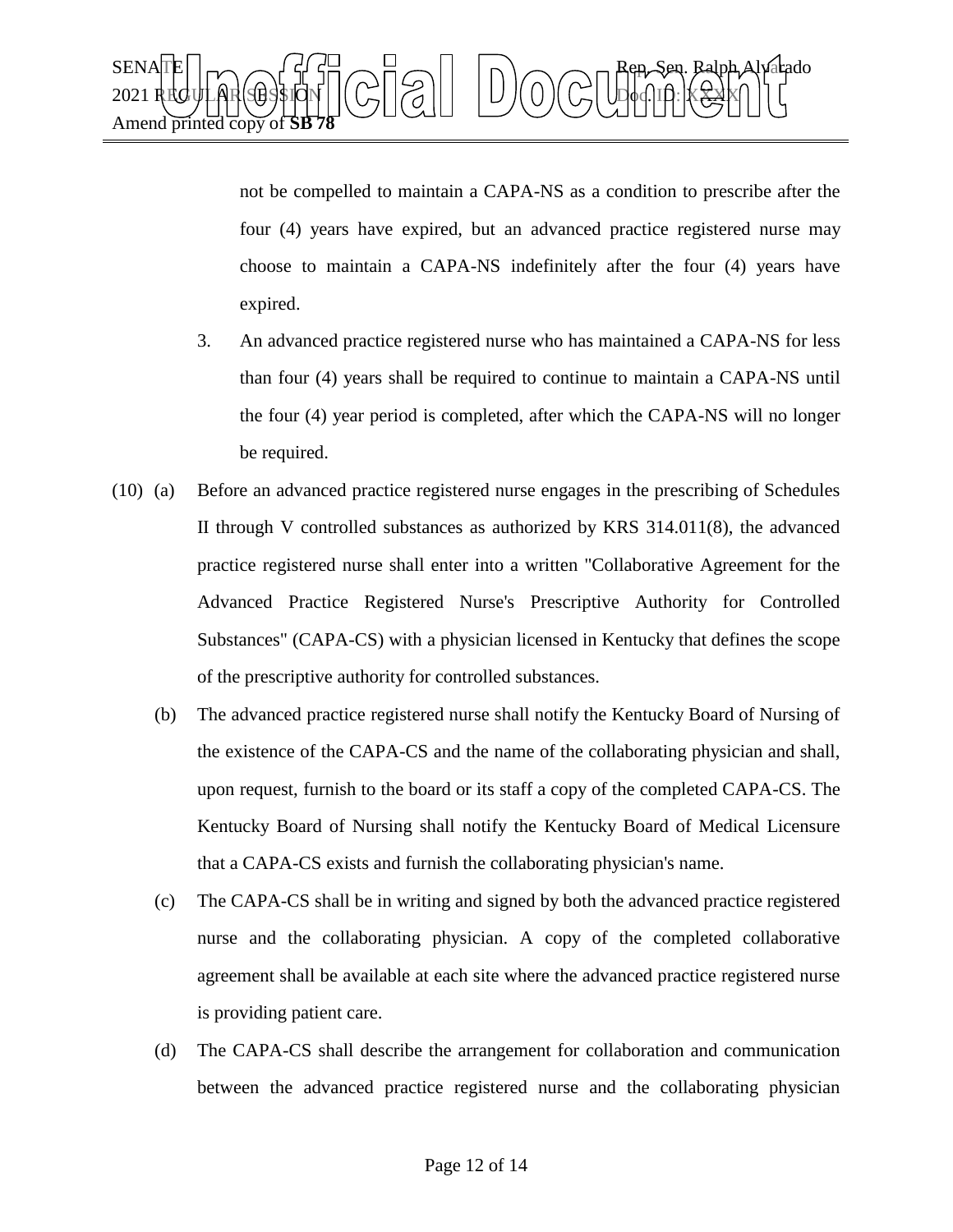

regarding the prescribing of controlled substances by the advanced practice registered nurse.

- (e) The advanced practice registered nurse who is prescribing controlled substances and the collaborating physician shall be qualified in the same or a similar specialty.
- (f) The CAPA-CS is not intended to be a substitute for the exercise of professional judgment by the advanced practice registered nurse or by the collaborating physician.
- (g) Before engaging in the prescribing of controlled substances, the advanced practice registered nurse shall:
	- 1. Have been licensed to practice as an advanced practice registered nurse for *three (3) years*[one (1) year] with the Kentucky Board of Nursing; or
	- 2. Be nationally certified as an advanced practice registered nurse and be registered, certified, or licensed in good standing as an advanced practice registered nurse in another state for *three (3) years*[one (1) year] prior to applying for licensure by endorsement in Kentucky.
- (h) Prior to prescribing controlled substances, the advanced practice registered nurse shall obtain a Controlled Substance Registration Certificate through the U.S. Drug Enforcement Agency.
- (i) The CAPA-CS shall be reviewed and signed by both the advanced practice registered nurse and the collaborating physician and may be rescinded by either party upon written notice to the other party and the Kentucky Board of Nursing.
- (j) The CAPA-CS shall state the limits on controlled substances which may be prescribed by the advanced practice registered nurse, as agreed to by the advanced practice registered nurse and the collaborating physician. The limits so imposed may be more stringent than either the schedule limits on controlled substances established in KRS 314.011(8) or the limits imposed in regulations promulgated by the Kentucky